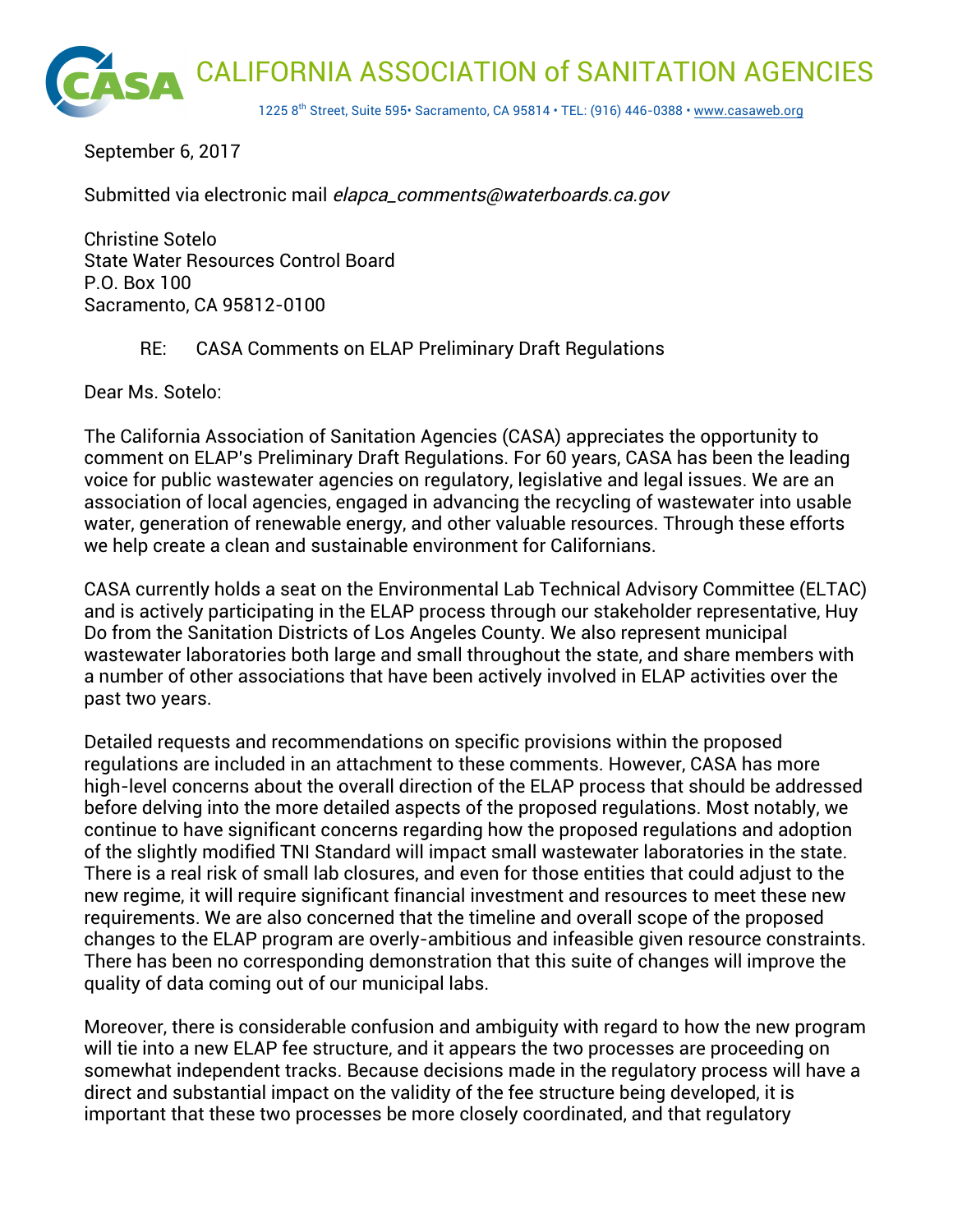Christine Sotelo September 6, 2017 Page 2 of 10

decisions are made with fee implications in mind. Below are some of the more significant issues that CASA has identified with the proposed regulations.

# 1. ELAP's Approach to Processing Lab Certifications Appears (or is) Unworkable

CASA is concerned that ELAP does not have sufficient staff resources to achieve the ambitious schedule and approach that is being proposed, particularly as it relates to processing of certifications. There are currently more than 650 laboratories in the state of California, and ELAP anticipates processing certifications for all of these labs, simultaneously, each year. Specifically, the proposed regulations state that beginning September 1, 2020 all application packages shall be due 90 days prior to September 1, of each year. Setting one due date for all application packages for all laboratories in California will require a substantial amount of resources from ELAP to process them in a timely manner, which appears infeasible under current conditions. Thus, we suggest that ELAP continue to process laboratory certifications on a rolling or staggered basis, making it more practical and manageable.

In addition, there is no clear guidance or specific regulatory language covering what would occur if ELAP is unable to process the certifications in a timely matter. At a number of the workshops, staff has stated that some form of interim certification would be given, but this does not provide sufficient assurances for our municipal wastewater laboratories. This issue needs to be expressly dealt with in the proposed regulations. Finally, based on discussions at the recent workshops, it seems as though much of the certification process will be reliant on an online system that is not fully developed or implemented. It is not advisable to establish regulations for lab certification based on the assumption that an undeveloped technology system will be in place and functional sometime in the future.

## 2. ELAP's Approach to On-Site Assessments is Unclear, Could Treat Large and Small Labs Disparately, and is Not Adequately Reflected in the Fee Structure Development

It is not clear from the proposed regulations what the process will be for on-site assessments (OSAs), who will be responsible for the cost of the OSAs, how those costs will be assessed and distributed, and what role third-party auditors (TPAs) might play in the process. According to information gathered at the workshops, the proposed approach to OSAs appears impose the financial and perhaps contracting burden will be placed on the labs themselves. We have also heard that ELAP may pursue a hybrid approach, whereby smaller or more basic labs could be assessed and audited by ELAP staff (without additional fees) while larger, more complex labs could be audited and assessed by a TPA. This approach is preferable, though it may be beneficial for ELAP to be responsible for contracting with the TPAs instead of having each lab do so on an individual basis. Another option would be for ELAP to establish a list of "approved TPAs" and a fee structure that these TPAs will adhere to for auditing services. In either case, ELAP's approach to OSAs needs significantly more clarity moving forward.

Whatever approach is ultimately decided upon, it is clear that ELAP has not considered the cost and fee implications of these various approaches to OSAs and the role of TPAs. The financial burdens on both small and large labs could change dramatically depending on their level or responsibility for OSAs or the cost of procuring a TPA. That reality is not reflected in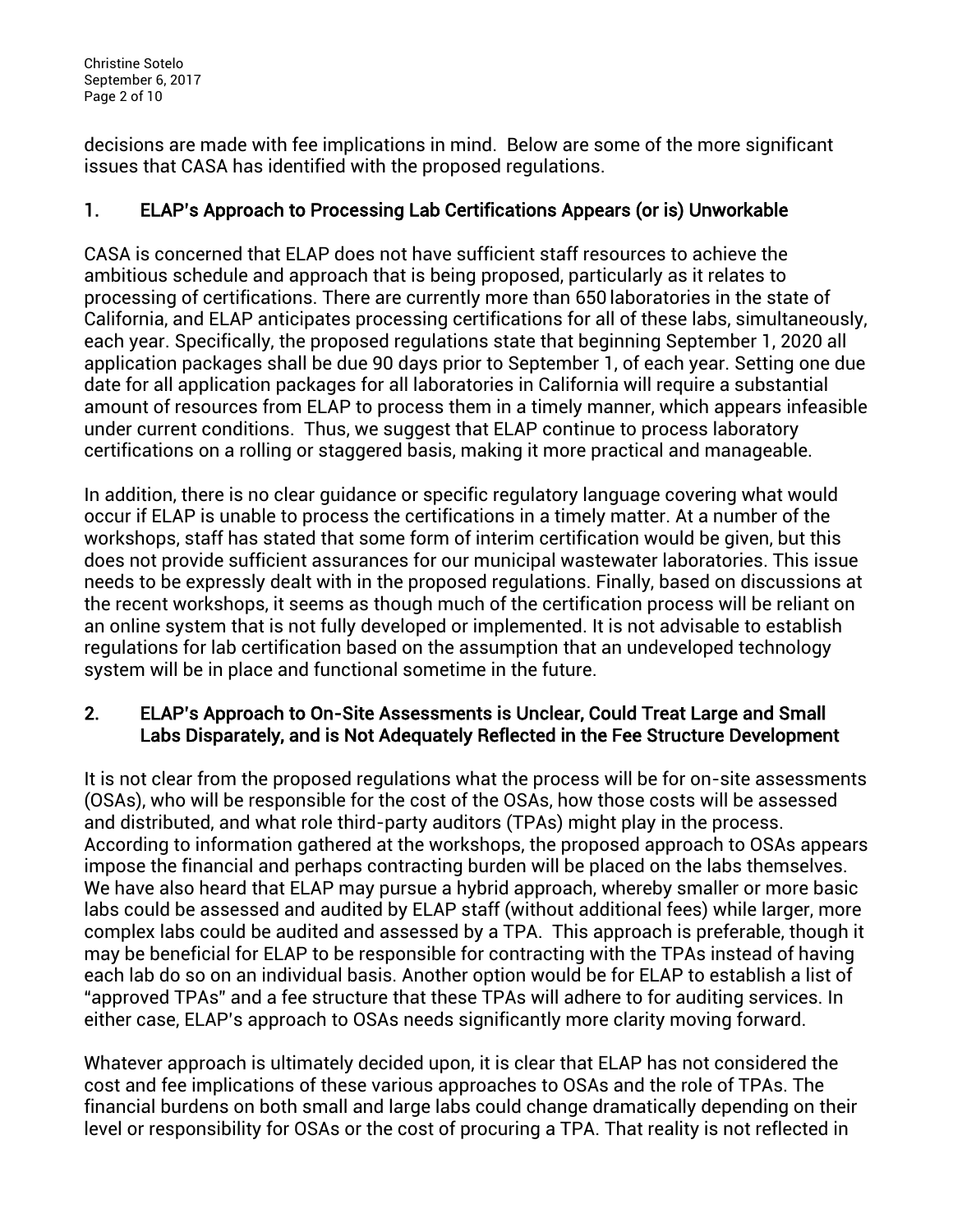Christine Sotelo September 6, 2017 Page 3 of 10

the current fee proposals being circulated. All of these elements must come together at the same time or else the fee model will be dramatically skewed by the changes in approach embodied in the regulations.

## 3. ELAP's "Auxiliary" Lab Category is Confusing and Not Adequately Reflected in the Fee Structure Development

The proposed regulations contain three lab categories, one of which is the "auxiliary lab." While this designation could be appropriate and useful in some circumstances, as currently defined it is confusing and could be problematic without further clarification. More specifically, most public agencies have a lab on site at their treatment plant(s) for capacity and efficiency purposes where samples are collected and analyzed at the facility. The collection and analysis taking place at the auxiliary facility may not satisfy the definition found in section 64810.05, subsection (4), which requires that an auxiliary lab "[r]eceives samples only from, and reports raw analytical data only to, the primary laboratory for its generation of the final report." In order to satisfy this definition, a sample would need to travel to the main lab and then back to the auxiliary lab, negating the whole purpose of having that remote lab in the first place. This section requires modification in order to be workable.

The designation of a number of labs as "auxiliary" could have impacts on the proposed fee structure as well. The assumption is that auxiliary labs would not have an ELAP certificate and therefore would not have to pay fees as a satellite of the main lab. While this could make sense in some cases, it is not clear that ELAP determined how many labs might be considered auxiliary going forward, and therefore where those revenue impacts will be distributed among the other lab fee payers. Again, it is clear that ELAP has not considered the cost and fee implications of how its definition of an" auxiliary" lab could affect fees and revenues for the program. All of these elements must come together at the same time or the model built will be dramatically skewed by the changes in approach embodied in the regulations.

# 4. Additional Issues for Consideration

CASA has identified two additional issues for clarification. First, there is some confusion related to the use of the terms "technical manager" and "laboratory director" as part of the new proposed regulations. This may simply be an adjustment to nomenclature, but. currently every ELAP accredited laboratory in California has a "Laboratory Director." In this draft regulation, it appears that ELAP intends to replace the term "Laboratory Director" with "Technical Manager" but instead of using the definition listed in the 2016 TNI Standard, retain the definition of a "Laboratory Director" in place. We have received more questions about this item than any other item in the draft regulation; therefore, we would like to recommend that ELAP keeps the term "Laboratory Director" to avoid confusion.

Second, the proposed regulations require proficiency testing 180 days (6 months) in advance of the certification's expiration date. Essentially, ELAP is requiring laboratories to complete all of the proficiency testing requirements before March of each year. It is not clear why this is the case or what benefit is derived, particularly if as has been asserted the program will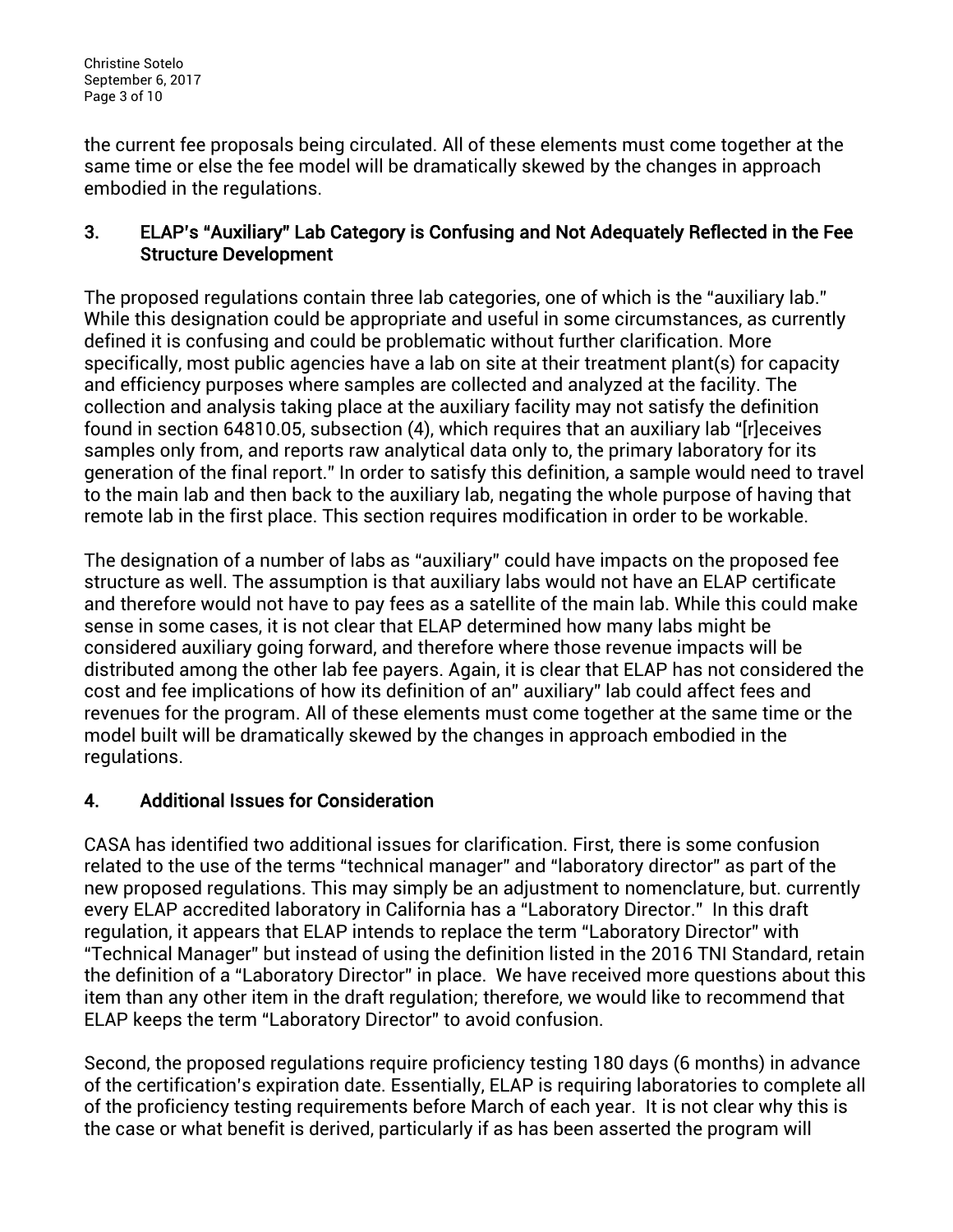Christine Sotelo September 6, 2017 Page 4 of 10

continue to only require one proficiency testing sample per year. This poses a huge challenge for the laboratory community, especially for large laboratories that are accredited for hundreds of analytes. It is more reasonable if ELAP allows laboratories to complete all PT's prior to the application submittal deadline.

In addition to these broader issues, CASA appreciates your review of the more specific technical comments to the regulations attached hereto.

Finally, many of CASA's members are members of other wastewater associations, including the California Water Environment Association (CWEA), Bay Area Clean Water Agencies (BACWA) Southern California Alliance of POTWs (SCAP), and Central Valley Clean Water Association (CVCWA). CASA also supports the comments of our fellow associations, particularly on issues that may not have been raised in our own comments.

Thank you for your consideration of our comments and we look forward to working with you on future refinements to the proposed regulations and the ELAP program as a whole.

Sincerely,

Adan V Til

Adam D. Link Director of Government Affairs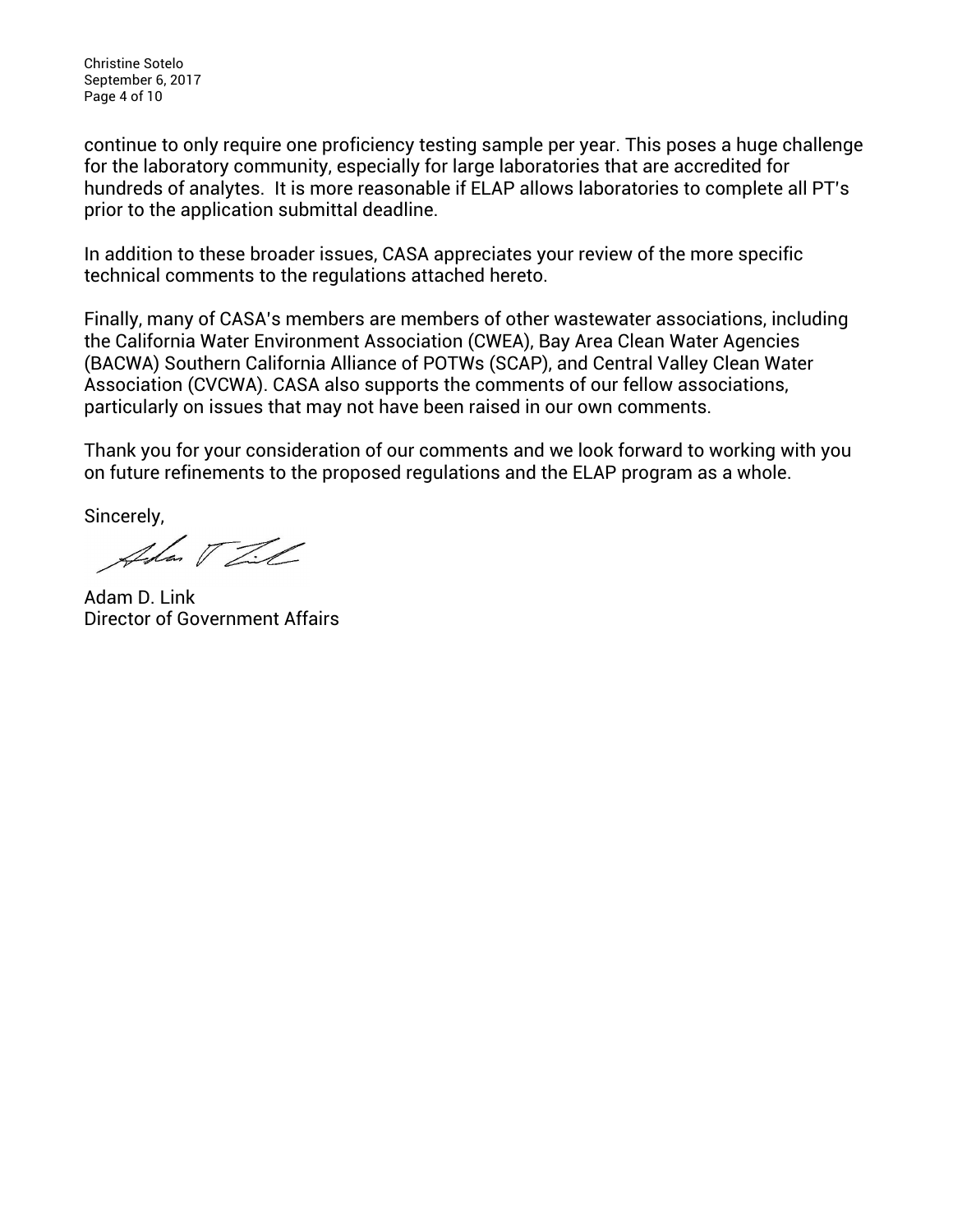### **Article 1**

Page 4, (d) "California Analyte" means a substance, organism, physical parameter, property, or  $chemical$  constituent $(s)$  regulated in California.

**Comment:** CASA recommends that this term be changed to "California-Specific Analyte." Also, since this definition is only limited to constituents that are being regulated in California, how will ELAP treat constituents that are not currently regulated, but for which agencies are required to monitor and report as per NPDES permit's requirements? Would the term "California Analyte" be applicable to these constituents as well? Clarification is needed on this point.

Page 6, (g) "TNI" means the National Environmental Laboratory Accreditation Conference Institute.

**Comment:** TNI means The NELAC Institute. "NELAC" is not an acronym in this case – it is a contrived word. Consider clarifying as part of definitions.

#### **Article 2**

Page 9, 64802.05 (d) If an application for renewal accreditation does not meet the requirements of (a), within 30 days of receipt by the State Board, the laboratory will be notified. Any noted deviation shall be corrected and the corrected application returned to the State Board within 15 days from the date of the State Board's notice or the application shall be considered null and void.

**Comment:** Depending on the severity of the deviation, 15 days might not be a sufficient amount of time for a laboratory to correct the deviation. For example, if a laboratory is notified that a Performance Testing (PT) sample needs to be repeated or correct, it will take more than 15 days to order a replacement PT, analyze it, receive notification from the PT provider that the result is acceptable, and re-submit the application package to ELAP. Since the State Board is allowed 30 days to notify laboratories of any noted deviation, CASA recommends that laboratories are also allowed 30 days to respond to the notification.

Page 9, 64802.05 (f) Beginning September 1, 2020 all application packages shall be due 90 days prior to September 1, of each year.

**Comment:** Setting one due date for all application packages for the approximately700 laboratories in California will require a substantial amount of resources from ELAP to process them in a timely manner. It is doubtful that ELAP will be able to achieve this. CASA recommends that ELAP instead process applications on a rolling or staggered basis, as is current practice. Page 9, 64802.10 (a) To obtain accreditation, a laboratory shall comply with the management and technical requirements applicable to their operations in accordance with 2016 TNI Standard Volume 1, Module 2-7, with the following exceptions:

(1) Volume 1, Module 2, Section 4.1.7.2  $(f)$  – Technical Manager Requirements.

(2) Volume 1, Module 2, Section 5.2.6 - Additional Personnel Requirements.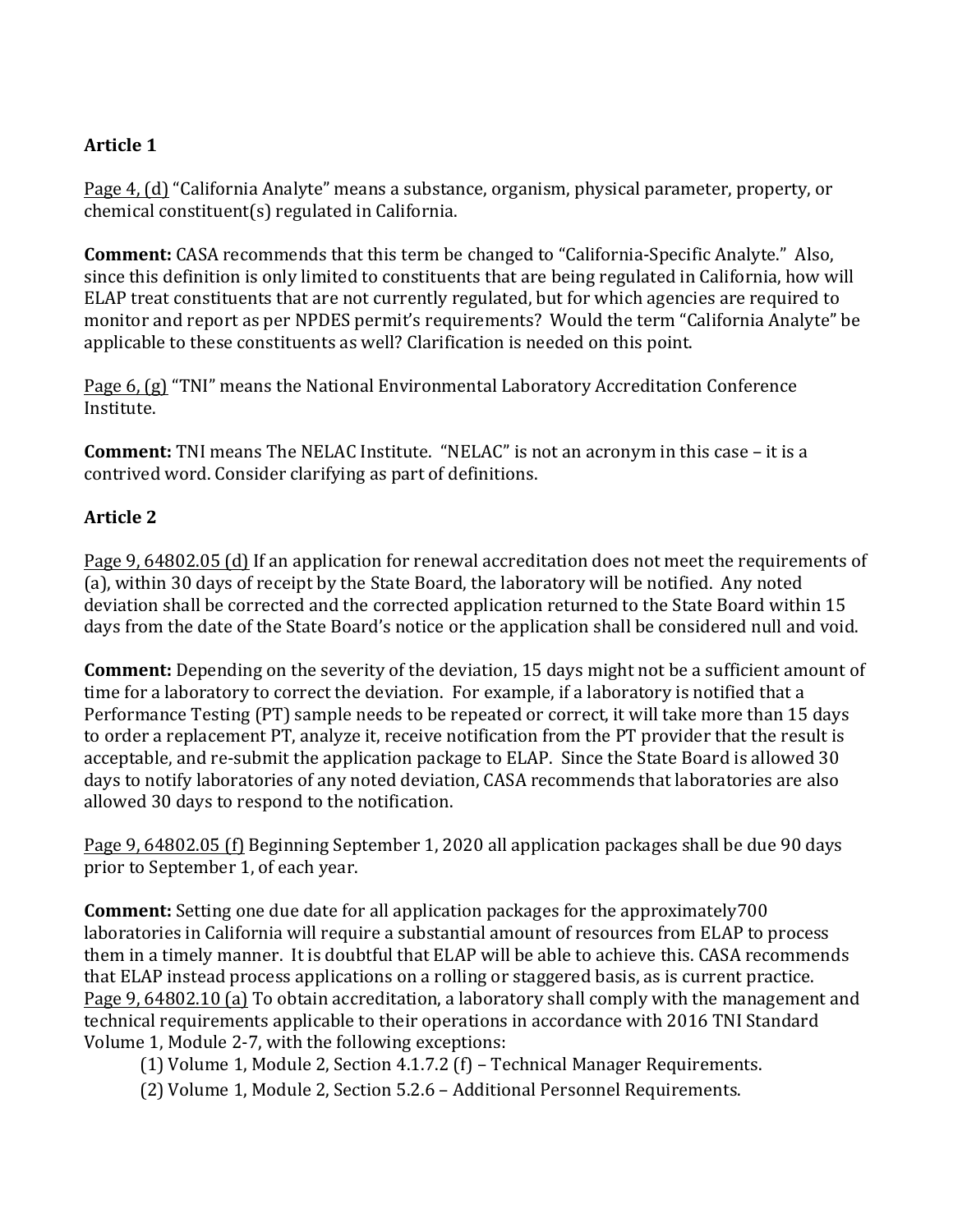**Comment:** Volume 1, Module 2, Section 5.2.6.2- Technical Manager Qualification Exceptions should be included in Section 64812.00 - Laboratory Personnel. This Subsection provides exceptions for small wastewater treatment facilities that routinely conduct simple analyses to satisfy regulatory requirements.

Page 10, 64802.10 (d) A laboratory that has not implemented the management and technical requirements in (a) prior to January 1, 2022 shall:

- (1) Develop and implement a quality assurance program to ensure the reliability and validity of the analytical data produced by the laboratory...."
	- (A) The quality manual shall address all quality assurance and quality control practices …
	- (B) The technical manager shall review, and amend if necessary, the quality assurance program and quality manual at least annually. The technical manager shall also review and amend the quality assurance program and manual whenever there are changes in methods or laboratory equipment employed, in the laboratory structure or physical arrangements, or changes in the laboratory organization.
- (2) Submit quarterly quality assurance reports to the State Board documenting compliance with subsection (1), including corrective actions for any noted deviations.
- (3) This subsection will become inoperative January 1, 2022.

**Comment:** As written, a laboratory that has not implemented the management and technical requirements as specified in the 2016 TNI Standard prior to January 1, 2022 will have to comply with this Section. Although ELAP's intention has been to encourage laboratories to adopt the 2016 TNI Standard earlier than required, the concern from the laboratory community has been that the requirements specified in this Section go beyond "encouraging" and might have been overarching. We strongly recommend that ELAP re-evaluate the inclusion of this Section in the regulations. However, if ELAP determines that this Section must remain in the regulations, more clarification is needed, including:

- Specify what should be included in the quarterly report
- Since corrective actions for any noted deviation must be included in the quarterly report, specify how these noted deviation were discovered (e.g. internal audits, ELAP on-site audits, or audits by third-party assessors).
- Specify any applicable enforcement action, if available, for laboratories that do not submit these quarterly reports.
- Clarify whether and how these quarterly reports be reviewed and evaluated by ELAP. These reports might require substantial efforts by the laboratories to generate and these labs want to know that their work product is being evaluated.
- Subsection (d.1.B) stated that it is the responsibility of the Technical Manager to review and amend the quality manual at least annually. This contradicts with the requirement stated in 2016 TNI Volume 1, Module 2, Section 4.2.8.2. Should this instead be the responsibility of the Quality Manager? If the assumption is that a laboratory might not have a Quality Manager prior to January 1, 2022, clarifications should be included for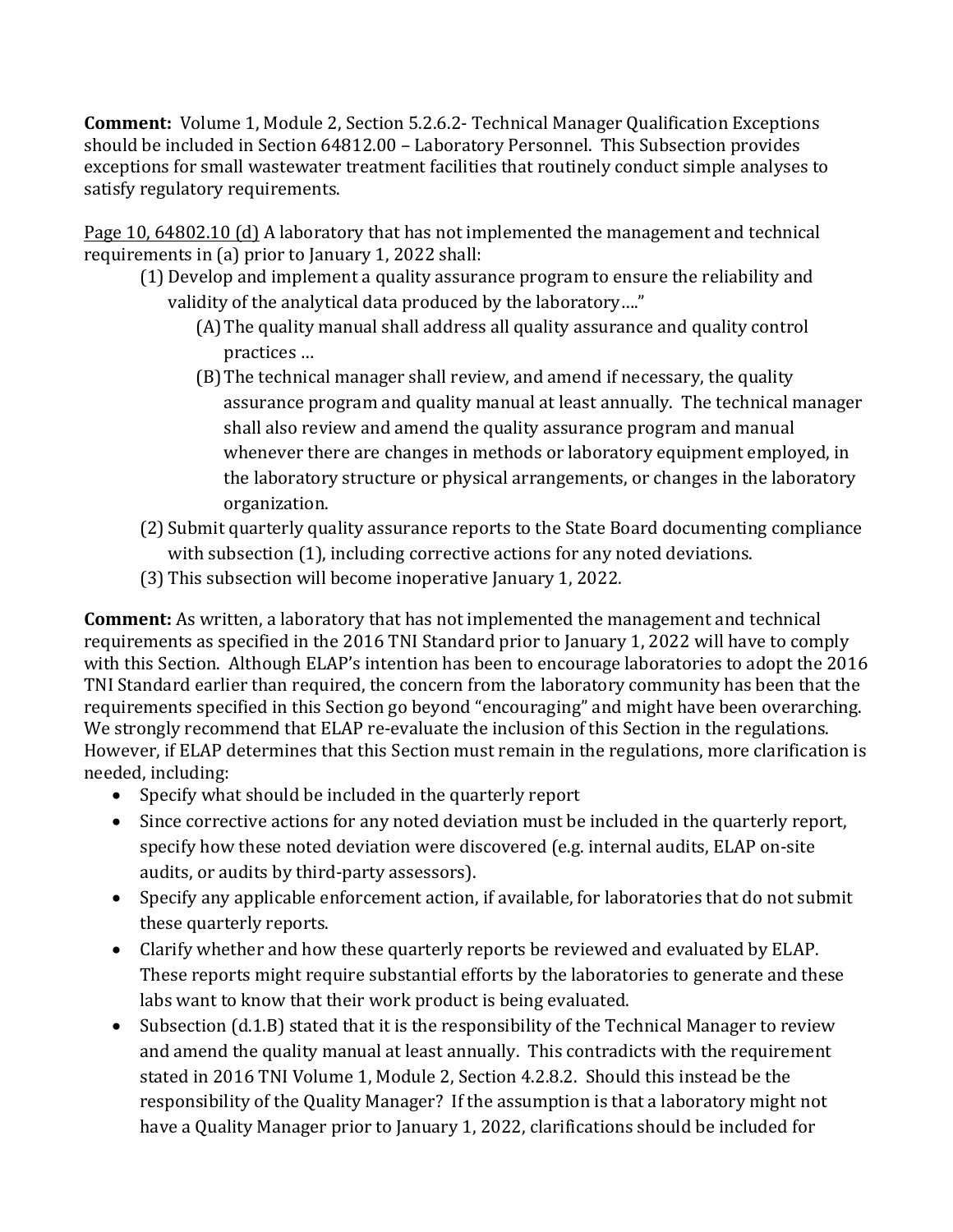laboratories that do have a designated Quality Manager but are not in compliant with the 2016 TNI Standard prior to January 1, 2022.

• We recommend that an Ethics and Data Integrity program be included as a requirement in this Section.

Page 11, 64802.20 (c) (1) If a laboratory does not achieve acceptable scores for a Unit of Accreditation, within 7 calendar days upon receipt of the "Not Acceptable" results from the Proficiency Testing provider a laboratory shall:

(A) Determine the root cause of the failure and take corrective action.

- (i) The laboratory shall provide the root cause investigation and corrective action documentation to the State Board within 30 calendar days of a request from the State Board:
- (B) Achieve acceptable scores in a subsequent Proficiency Testing study for the Unit of Accreditation and submit a Proficiency Testing report(s) to the State Board with acceptable scores for that Unit of Accreditation.

**Comment:** Depending on the nature of the deficiency, it might not be possible for a laboratory to "determine the root cause of the failure" and to "achieve acceptable scores in a subsequent Proficiency Testing study" within 7 calendar days. A laboratory can begin an investigation into the root cause of the failure within 7 days but it is unlikely that a laboratory can finalize the investigation and successfully analyze a PT within one week. A more reasonable time frame would be 30 days. Laboratories can be required to begin an investigation into the failure within 7 days upon receipt of the "Not Acceptable" results from the PT provider, but should have 30 days to finalize the investigation and to implement appropriate corrective actions. Also, it is unclear whether laboratories are required to submit a report documenting the investigation into the root cause of the failure and associated corrective actions to the State Board within 30 calendar days, or this is only a requirement upon request by the State Board. The current practice is to send these documents to ELAP once the investigation is finalized. If ELAP would like for this practice to continue, please state so in the regulations.

Page 12, 64802.20 (c) (2) (B) Cease all analytical work for regulatory purposes for that Unit of Accreditation effective upon receipt to the second "Not Acceptable" results from Proficiency Testing provider;

**Comment:** Quite often, it is difficult for a commercial laboratory to determine whether or not a sample is submitted for regulatory purposes. Perhaps ELAP should require a laboratory to notify all of its clients when a Unit of Accreditation is suspended. This way, the laboratory and its clients can work together on determining the type of samples that should not be analyzed during the suspension. The same language can be found on page 12, 64802.20.  $(d)(2)(B)$ .

Page 12, 64802.20 (d) For renewals, 90 days prior to the State Board's receipt of the laboratory's renewal application, a laboratory shall achieve acceptable scores in a minimum of one Proficiency Testing study for each Unit of Accreditation for which a Proficiency Testing study exits.

**Comment:** As stated on page 9, 64802.05. (f), the due date for all application packages is 90 days prior to the certification's expiration date. When combined with the requirement above, the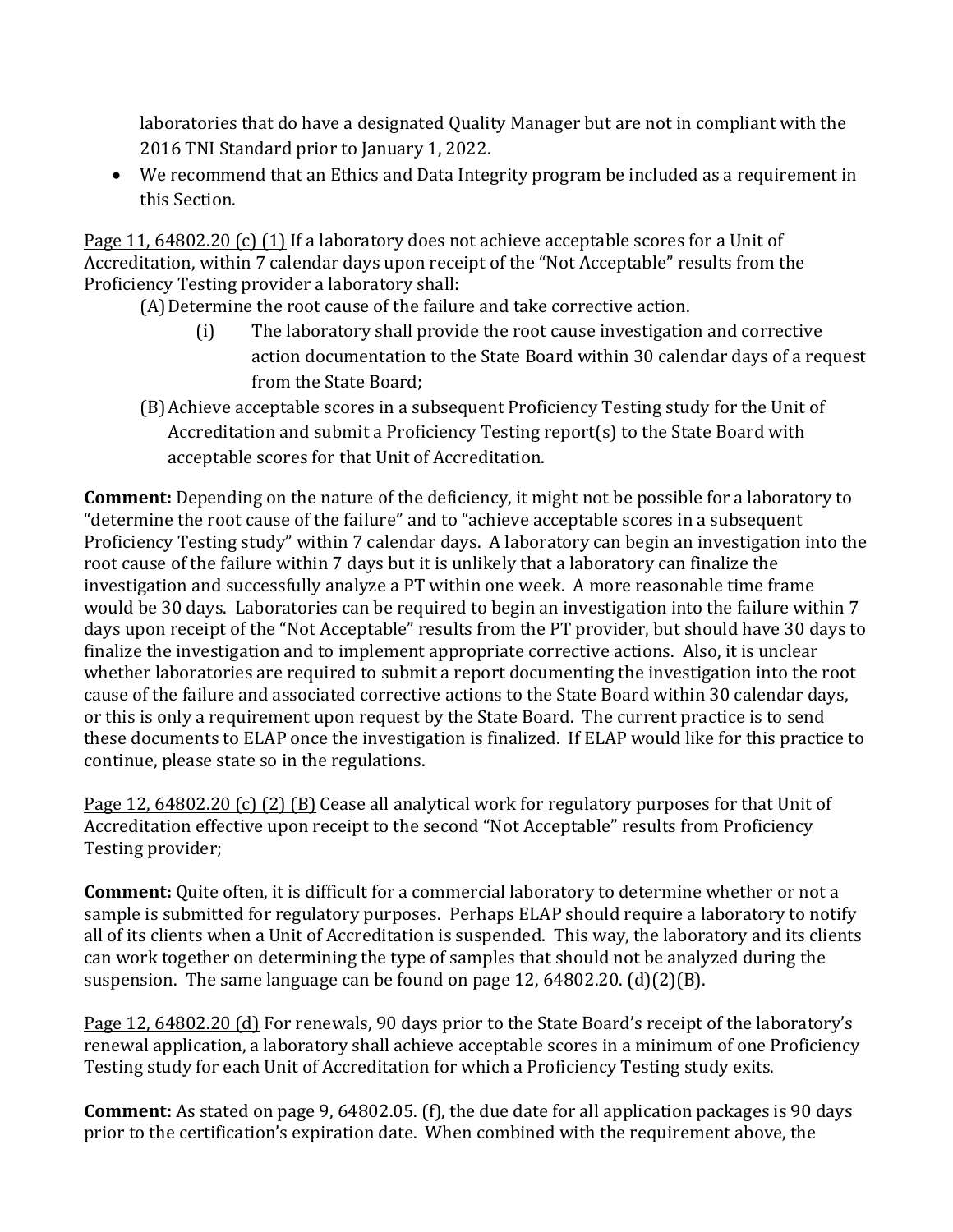regulations would require a laboratory to complete all of its Proficiency Testing (PT) requirements at least 180 days (6 months) prior to the certification's expiration date. Essentially, ELAP is requiring laboratories to complete all of the PT requirements before March of each year. This poses a huge challenge for the laboratory community, especially for large laboratories that are accredited for hundreds of analytes. It is more reasonable if ELAP allows laboratories to complete all PT's prior to the application submittal deadline.

Page 13, 64802.20 (g) For a California analyte for which there is no commercial Proficiency Testing study available that meets the requirements in Subsection (a), the State Board may require an alternative demonstration of proficiency.

**Comment:** Please provide clarification on what would constitute an "alternative demonstration of proficiency." Will guidance be provided by ELAP on a case-by-case basis?

Page 14, 64802.25 (c) (1) Within 30 days of receipt of the On-Site Assessment Report, the laboratory shall submit a Corrective Action Report that details how each identified deviation has been investigated and corrections initiated and completed; the laboratory will be notified within 30 days whether the Corrective Action Report demonstrates the corrections.

**Comment:** Some corrective actions might take longer than 30 days to complete. In these cases, would a corrective action plan submitted to the State Board within 30 days satisfy this requirement? If this is an acceptable course of action, a clear statement should be included in this Section to allow for this.

### **Article 3**

Page 21, 64808.10 (e) A laboratory applying to add a Field(s) of Testing and/or Unit(s) of Accreditation shall:

**Comment:** Field of Testing should be changed to Field of Accreditation. Similar correction should be made for the following Sections: Page 22, 64808.10 (f); page 30, 64812.05 (c); and page 34, 64814.00 (h).

Page 21, 64808.10 (e) (4) Provide the State Board with information necessary for the State Board to determine whether the laboratory has the capability to conduct the analysis ...

**Comment:** Currently, it is an ELAP requirement to submit documentation related to the Initial Demonstration of Capability (IDOC) when a laboratory seeks accreditation for new methods; however, the preliminary draft regulation does not require laboratories to submit such documentation. We would like to recommend that the current requirement be included in the regulations.

# **Article 4**

Page 25, 64810.05 (a) (4) Receives samples only from, and reports raw analytical data only to, the primary laboratory for its generation of the final report;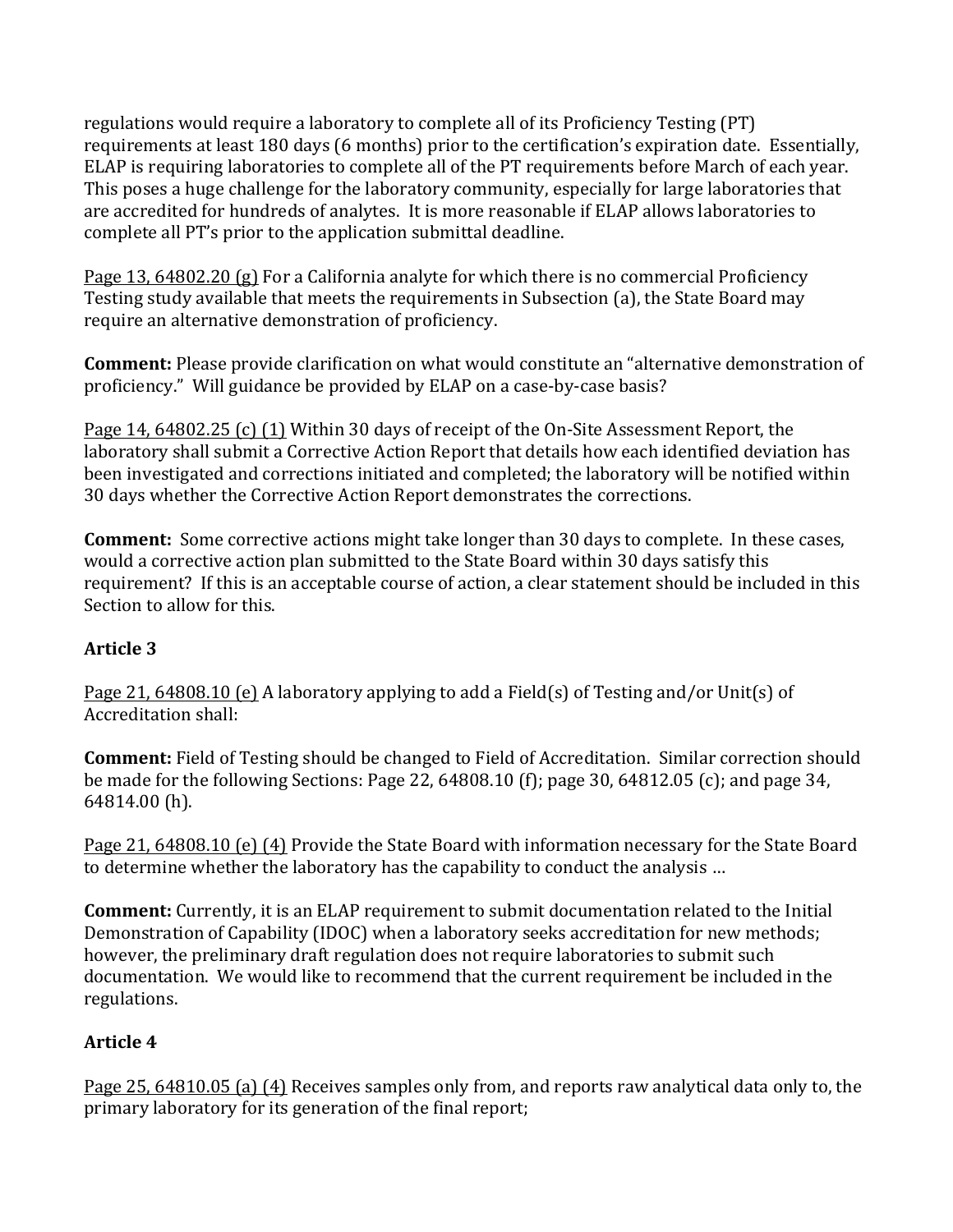**Comment:** We would like to understand the rationale behind this requirement. In many instances, it is more convenient and efficient to ship samples directly to the auxiliary laboratory upon sample collection than routing these samples through the primary laboratory. Putting a restriction on the route by which samples are transported might not be the best approach in this case. More context for this clarification is provided in the CASA comment letter.

Page 25, 64810.05 (a) (5) Is located such that transport of samples to the auxiliary laboratory does not affect the quality of the analytical results;

**Comment:** It is not clear how a lab would determine whether the quality of the analytical result has been affected. If retained, this should be re-phrased to read: "Is located such that transport of samples to the auxiliary laboratory does not prevent the laboratory from meeting all quality control requirements associated with the method."

## **Article 5**

Page 28, 64812.00 (a) A laboratory shall designate a technical manager ...

**Comment:** The term "Technical Manager" creates a lot of confusion in the laboratory community as this term is also used in the 2016 TNI Standard but has a very different definition there. Currently, every ELAP accredited laboratory in California has a "Laboratory Director." In this draft regulation, it appears that ELAP would like to replace the term "Laboratory Director" with "Technical Manager" but instead of using the definition listed in the 2016 TNI Standard, ELAP wants to keep the definition of a "Laboratory Director" in place. We have received more questions about this item than any other item in the draft regulation; therefore, we would like to recommend that ELAP keeps the term "Laboratory Director" to avoid confusion.

Page 28, 64812.00 (b) In lieu of meeting the requirements specified in Subsection (a), a technical manager employed by a laboratory owned by a public drinking water or wastewater utility shall have ...

**Comment:** We recommend that Section 5.2.5.2 of the 2016 TNI – Technical Manager Qualification Exceptions be incorporated into this Section. This will provide small wastewater treatment facilities with the needed flexibility to perform simple analyses for compliance purposes.

Page 30, 64812.05 (b) A laboratory shall notify the State Board when there is a change in major instrumentation in accordance with Section 64814.00 (d).

**Comment:** If this requirement is implemented, ELAP will be flooded with notifications. A typical commercial lab might add or remove 10-20 sophisticated instruments on an annual basis. A change in method would definitely require ELAP's attention but a change in instrumentation should not require as much scrutiny. Furthermore, most methods listed in CRF 40 Part 136 are performance-based methods so a change of instrumentation is allowed as long as the laboratory can meet all of the method's performance criteria. We recommend that this requirement be removed from the regulations.

### **Article 6**